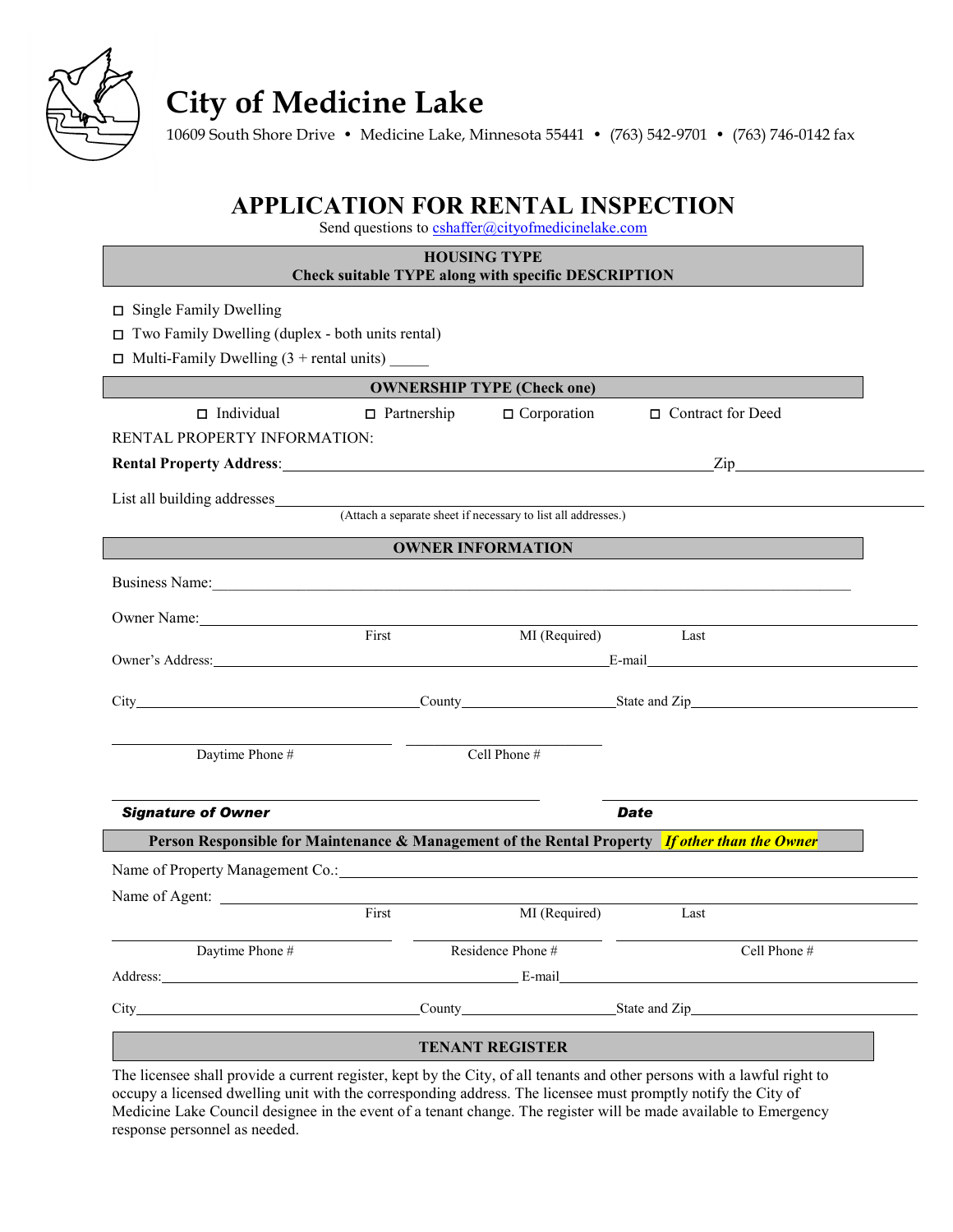#### **FEE SCHEDULE**

Please include the tenant registrar with your license application

#### **Rental Fees**

| License fee per rental unit (for 3 years) | \$90  |
|-------------------------------------------|-------|
| Inspection fee                            | \$125 |
| Multi Unit dwelling inspection per unit   | \$10  |

Total fee paid \$\_\_\_\_\_\_\_\_\_\_\_\_\_\_\_\_\_\_

(make checks payable to the City of Medicine Lake. Mail application, fees and Tenant Registrar to City of Medicine Lake, c/o Connie Shaffer, 10609 South Shore Dr, Medicine Lake, MN 55441)

### **IMPORTANT INFORMATION**

- Every Licensee shall promptly notify the City at 763-542-9701 of any changes in the names, addresses, and other information concerning the person listed in the Tenant Registrar.
- Licenses are not transferable upon sale of a property.
- Licensee must reside in the counties of Hennepin, Ramsey, Anoka, Carver, Dakota, Scott, Washington, Sherburne, or Wright or have a designee who resides within the above stated counties and is responsible for maintenance and upkeep.
- An inspection of your rental property is required as part of the licensing process. If you have any questions about the City of Medicine Lake Rental Licensing and Inspection process, please contact the City at 763-542-9701 o[r cshaffer@cityofmedicinelake.com](mailto:cshaffer@cityofmedicinelake.com)
- Refusal to permit entry to the structure or premises for the purpose of inspection may result in immediate revocation of rental license.
- All delinquent fees must be paid in full at time of application.
- Failure to comply with or meet the deadlines set for inspection and renewal will result in proceedings for revocation of licensing privileges as stated in Rental Housing: Regulations.

I certify that the above information is true and correct and I understand all mailings from inspections division including the annual rental license billing statement will be mailed to the appointed agent/contact person.

Signature of Person Responsible for Maintenance/Mgmt. must be notarized (If other than the Owner)

Signature of Agent (if other than owner) Date

Subscribed and sworn to before me on this day of , 20 ,  $\frac{1}{2}$ ,  $\frac{1}{2}$ 

**Notary Public,** County

*Caution:* **Your signature as Agent on this form will make you responsible for the maintenance and management of this rental property.**

| FOR OFFICE USE ONLY                     |  |  |                                              |  |  |
|-----------------------------------------|--|--|----------------------------------------------|--|--|
| LICENSE PERIOD 2021 TO                  |  |  | 2023                                         |  |  |
| Inspection Year: 2020                   |  |  |                                              |  |  |
| AMOUNT RECEIVED \$                      |  |  | Check number                                 |  |  |
| <b>Temporary License Effective Date</b> |  |  | Expiration Date                              |  |  |
|                                         |  |  | $Access \text{Entered}$ $\Box$ DATE RECEIVED |  |  |
|                                         |  |  | Last Updated 11-08-13                        |  |  |